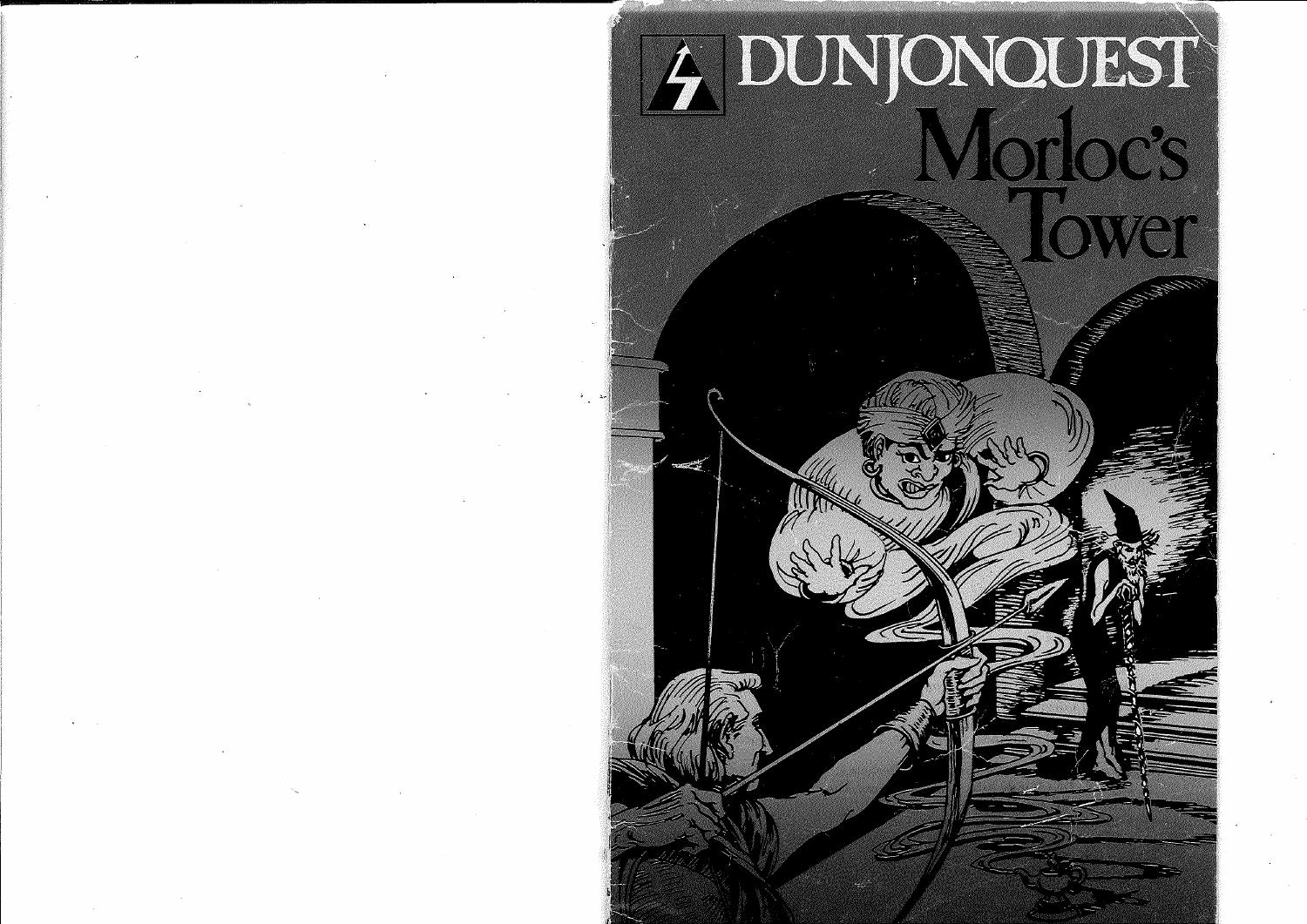

-------------------------,

# DUNJÖNQUEST Morloc's Tower

## **CREDITS**

 $\blacksquare$ 

**International Contract Contract Contract Contract Contract Contract Contract Contract Contract Contract Contract Contract Contract Contract Contract Contract Contract Contract Contract Contract Contract Contract Contract** 

Game System Design; Jon Freeman Dungeon Design: Jon Freeman, Jeff Johnson Programs: J.W. Connelley, APPLE version by Michael Farren Book of Lore: Jon Freeman, Joyce Lane Playtesters: Warren Benson, Bob Coolie, Jeff Johnson, John Gray, Joyce Lane, Allison Lobb, Kyle Looper, Vaso Medigovich, Joe Riekena, Tony Sabado Cover Illustration: Jonquille Albin, Berkeley, Ca. Layout: Two Hands Advertising, Fremont, Ca. Typesetting: Reeder Type, Fremont, Ca. Printing: W.H. Barth, Sunnyvale, Ca.

© Copyright 1979, Automated Simulations, P.O. Box 4232, Mountain View, Ca. 94040

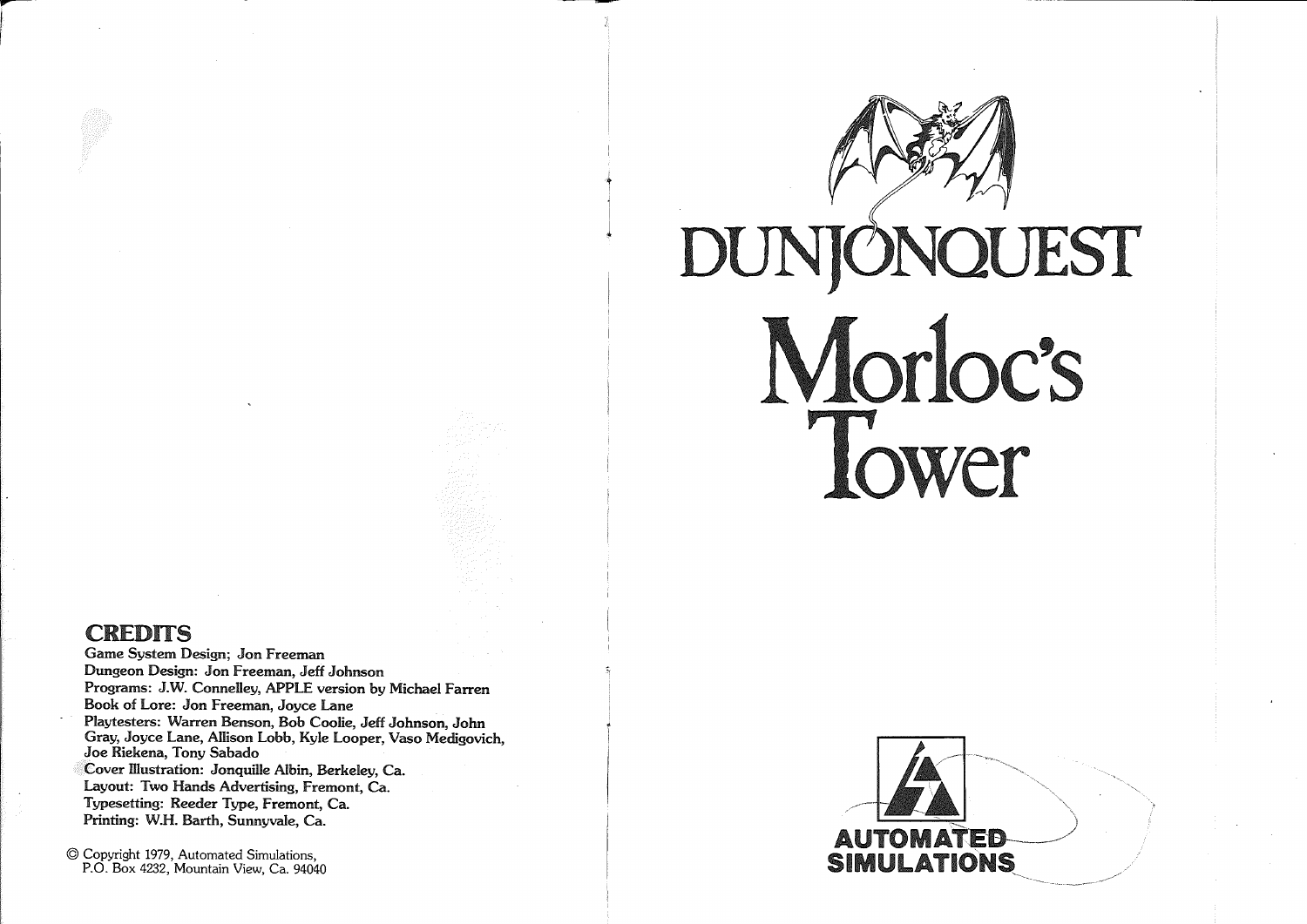## Introduction

Did you grow up in the company of the Brothers Grimm, *Snow White, The Red Fairy Book,* Flash Gordon serials, *The Three* Musketeers, the knights ofthe Round Table, or any of the three versions of *The Thief of Bagdad?* Ever wondered how you'd have done against the Gorgon, the hydra, the bane of Heorot Hall, or the bull that walks like a man? Would you have sailed with Sinbad or Captain Blood, sought passage on the ship of Ishtar, or drunk of the WeII at World's End?

Aye? Then welcome to the DUNJONQUEST series of fantasy adventure games. DUNJONQUEST allows you a chance to step outside a world growntoo prosaic for magic and monsters, doomed 'cities and damsels in distress ... and enter instead a universe in which only quick wits, the strength of your sword arm, and a strangely carved talisman around your neck may be the only things separating you from a pharaoh's treasure-or the mandibles of a giant mantis. Join a world colored by . myth and legend, populated by brawny heroes, skilled swordsmen, skulking thieves, cunning wizards, hardy Amazons, and comely wenches, and filled with cursed treasures, speII-forged blades, flying carpets, rings of power, loathsome beasts, dark towers, and cities that stood in the *Thousand Nights and* a *Night* if not *The Outline of* History.

While a DUNJONQUEST Epic Adventure can accommodate a considerable variety of characters and equipment (including characters brought from other games), Morloc's *Tower* and other Microquests provide a single character, already equipped, for each player. The arms and equipment of Brian Hammerhand (your character for the quest) will be displayed on the computerscreen at the beginning of your adventure.

## PLAYING THE GAME

Morloc's *Tower* is our second Microquest. While it is not so elaborate as a fullscale Epic Adventure like *The Temple of*Apshai, it is as intriguing and sophisticated as any DUNJONQUEST game we have produced. While the general aimis alwaysto find and slay the mad wizard Morloc before he destroys the peaceful town of Hagedorn, Morloc's *Tower* can be approached in three quite different ways.

On the most basic level, you can spend a diverting hour or so wandering about an interestingly constructed six-floor "dungeon," acquiring (and perhaps making use of) a number of mysterious magical treasures, and battling a variety of monstrous opponents, including-if you're lucky-Morloc himself. While there are "only" thirty rooms in this dungeon, and while the structure of the tower and Its treasures remain constant, you will notice changes in the traps, monsters, and other surprises every time you play. In fact, you should *expect* the unexpected in *Morloc's Tower.* It may take you several games to find a secret door that may have been there all along. The trap that surprised you the first time may elude your search the second and not be there at all the third! The hound that jumps you in Room 10 three games in a row may ambush you somewhere else the next time you play. As for Morloc himself, the unpredictable wizard may greet you with a fireball, summon an enchanted monster to defend himself, or simply vanish into thin air!

If you enjoy solving a chaIIenging puzzle, you have an unparalleled treat in store. Mapping the dungeon, finding the treasures, deducing their function from the hints in the story and elsewhere, learning to use them properly in the quest, and tracking down and slaying Morloc will test your wits, daring, and determination. Solving the mysteries of the tower will be the reward of many a thoughtful hour.

Finding and killing Morloc ends the game but is only the beginning of the enjoyment you can have with Morloc's *Tower.* The built-in scoring system allows you to compete against your friends and your own past performance; Morloc will never be an easy foe, and completing your quest faster and more efficiently than ever before will always be a test of your imagination and inventiveness. One of the significant points that distinguishes Morloc's *Tower* from other computer adventure games is that there is no one "right" way to win; there is no single device or combination of devices that is absolutely necessary for victory, although there is much that wiII help or hinder you depending on the circumstances and your understanding. You wiII develop your own favorite tactics and methods, but if there is a "perfect" solution, we haven't found it.

While *Morloc's* Tower is in no sense an introductory game like *The Datestones of Ryn,* we have incorporated several features to help beginners survive their grim welcome in the tower, while they become acquainted with DUNJONQUEST.

You may play Morloc's *Tower* on any of three levels of difficulty. Selecting one of the first two gives you more magic arrows and healing potions and makes your quest somewhat easier in other, more subtle ways. If you are new to DUNJON-QUEST, we suggest you enter "1" when the computer asks you for the degree of difficulty you wish. If you have played other DUNJONQUEST games, you may want to try either that or the more difficult level 2. Difficulty level 3 (the most dangerous but also potentially the mostrewarding) should not be attempted until you have gained some experience with the tower.

If you wish to tackle all the puzzling features of *Morloc's Tower* with minimum aid, do not read the section on HINTS or the subsection on *The Guardians ofthe Tower.* (If you're new to fantasy adventure games, you may want to read *The Guardians* to get an understanding of the sort of creatures you'II be up against.) Ifyou prefer having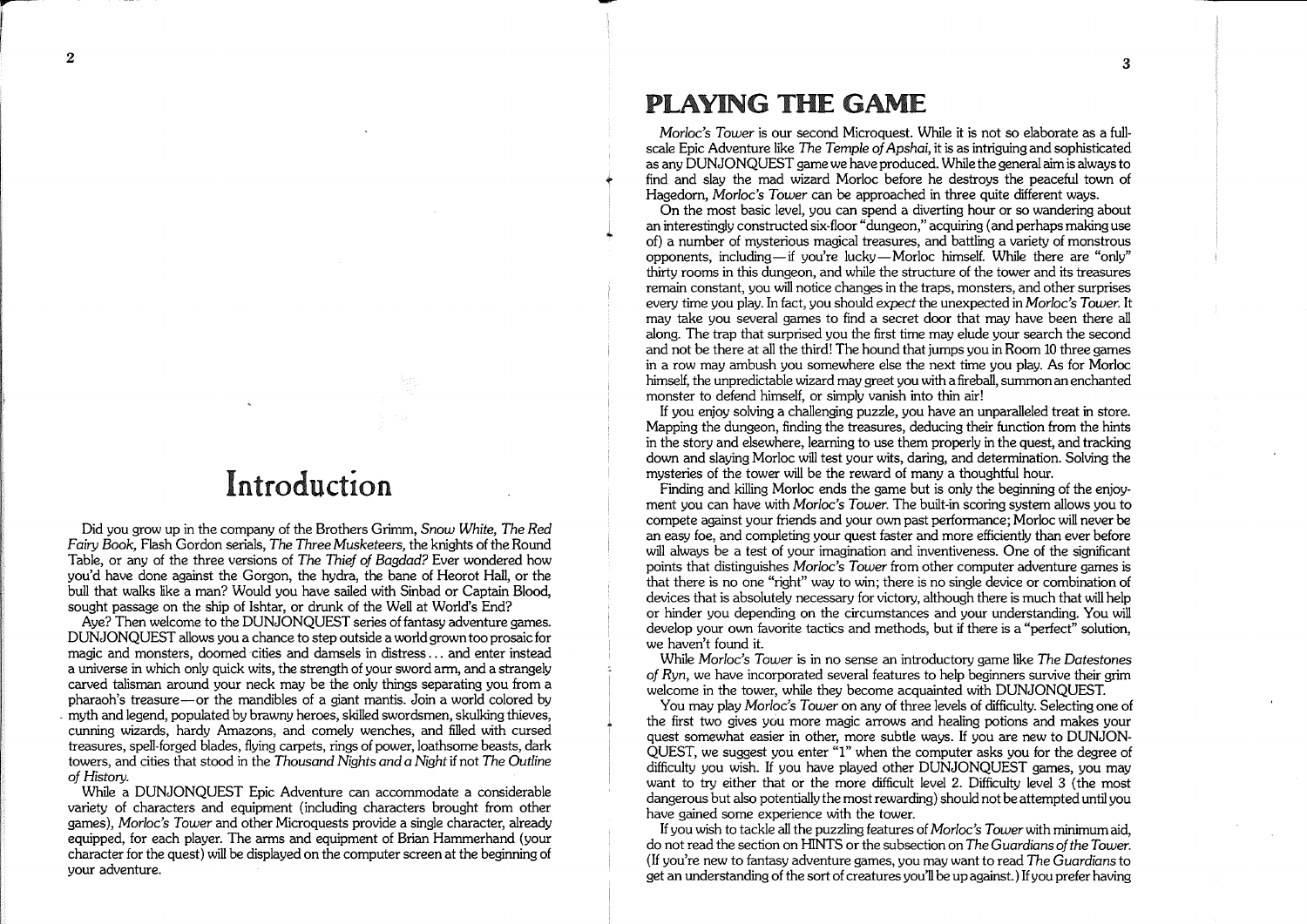more information (before or after your first few forays into the tower), go ahead and read HINTS. If you want things spelled out entirely, you can go to the LAST RESORT section, upside down on the last page.

In whatever manner you choose to storm the tower, please read the accompanying story and directions carefully, as they contain valuable hints and information.

How to Play

Ifyou've never been on a DUNJONQUEST before, you'll find that while the game is easy to learn, you'll need to read the rules carefully before entering the tower to make the best decisions during play.

If you're already familiar with the DUNJONQUEST series, many of the rules for Morloc's *Tower* will be familiar to you. However, some changes have been made, specifically, to the sections on scoring, special commands and in your character for the game, Brian Hammerhand, and his possessions.

In either case, be sure to read the Adventures of Brian Hammerhand. You'll find some helpful hints there on how to accomplish your quest.

Good luck and good hunting!

### . LEVELS OF PLAY

To keep Morloc's *Tower* challenging over many playings, the game has three levels of play. Before you enter the tower the DUNJONMASTER will ask:

WHAT LEVEL OF DIFFICULTY DO YOU WANT (1, 2, 3)?

Enter the appropriate number and a carriage return.

## SCORING

Scoring in Morloc's *Tower* is straightforward. Slaying Morloc and staying alivein that order-are your two most important concerns. The faster you dispatch the wizard and the longer you survive in the tower, the higher your base score will be. (To help you keep track of both these considerations, the computer will keep a running display of your time in the tower.) Your base score is then multiplied by the degree of difficulty you selected to obtain your final score for the session.

Don't expect to kill Morloc your first time out. The crafty and elusive wizard will be a challenging foe even after you have learned many of the secrets of the tower, and that comes only with experience.

## BEGINNING

#### Entering and Exiting the Dungeon

When you begin play you will be just inside the tower entrance. From that point you are free to explore as you wish. If you want to leave the tower, return to that first room and exit at the bottom of the screen. This ends your quest. Your quest will also end immediately if you are either killed, or if you successfully vanquish Morloc.

The stairs for each of the six floors of the tower are located inside the bottom right-hand room of each floor. To go either up or down the stairs, go into the bottom right-hand room on that floor and use the ascend or descend stairs command (see Stairs), as appropriate.

#### The Display

The computer both draws a map of a portion of the tower and displays your status, including your physical condition and the time elapsed since you entered the dungeon. Part of the display is reserved for reporting messagesthat are ofimmediate importance to you (see Figure 1). There are a number of possible messages, and more than one of these may appear at the same time. These messages are selfexplanatory during play, but a few are included in Figure 1as an example. The circled numbers in the figure correspond to the descriptions under the sample display.

## **COMMANDS**

Altogether there are 18 commands available to you for maneuvering your character through the dungeon. These commands are discussed under three major headings: movement, special, and attack commands. Tables 1through 3 summarize these commands and their meanings, and each is described in the following paragraphs. Note that none of the commands in Tables 1 through 3 should be followed by a carriage return. Type only the appropriate key.



#### KEY DESCRIPTION

- $\Omega$  Shows the number of the room you are currently in.
- $\Omega$  Shows that, at the moment, you are not wounded. See WOUNDS.
- $\widetilde{O}$  Shows that you have all of your endurance available. See FATIGUE.
- $\overline{A}$  Shows how much weight (of weapons and armor) you are carrying.
- $\overline{G}$  Lines  $\overline{G}$  and  $\overline{G}$  only appear when appropriate. Line  $\overline{G}$  shows that you killed the monster you last fought with. Other messages here might tell you what sort of monster you are facing or the number of the treasure you just picked up.
- CD These two messages show how you fared during the last round of combat. The first line shows that you hit the monster, while the second shows he hit your shield. Again, the specific messages vary with the situation. Unless you are in combat there will be no message here.
- $(7)$  Shows how many normal and magic arrows you have left (see Attacking with Bow).
- ® Shows that you are in the 18th minute of your adventure.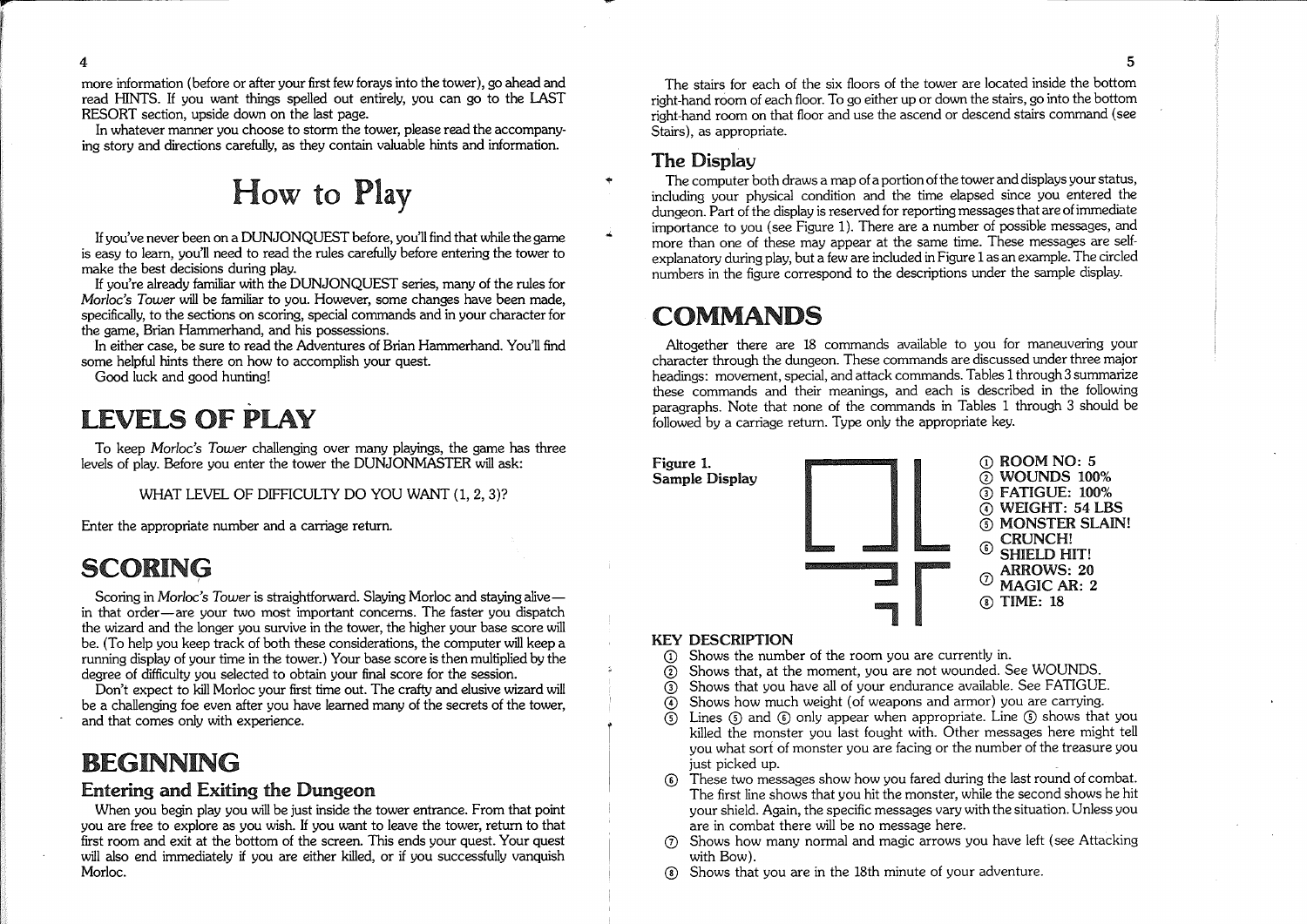Note that to *move,* you must enter a whole number from 0 to 9. You *cannot* use fractions or decimals. Do not enter a "+" in front of the number and do not type 09. Type only the number itself: 9.

It is also important to remember that (although the actual speed *varies)* moving at maximum speed makes you tired (see FATIGUE). You should not need to run for more than a few turns at a time since a monster will never follow you out of a room. (Of course, if there's a monster in the next room  $\dots$ )

#### Special Commands

..

The ten special commands in Morloc's *Tower vary* from healing yourself to searching for secret doors. Each of these commands is summarized in Table 2 and described in the following paragraphs.

Opening Doors. Doors appear as recessed areas in the walls. To go through a door you must first *move* to within *one foot* and face the door. Then type the letter o (see Table 2). An opening will appear in the wall and, on the next tum, you can move through it into the next room.

Secret Doors. No dungeon would be complete without its share of secret rooms, and it is said that Morloc carries out many of his unearthly experiments in such chambers. Since they are hidden from view, you must search for them using the E command (see Table 2). You must be facing the wall you want to examine, but you do not *have* to be near the wall. For example, you could systematically search for secret doors by turning to face each wall in tum while standing in the middle of the room. Searching for a secret door takes one full turn.

Whenever you search for and find a secret door, the message:

#### A SECRET DOOR!

flashes on the screen and the door becomes visible. You may then position yourself in front of it and open it as you would a normal door.

Since secret doors are well hidden, it may take you *several* turns of searching to find one. Don't be too surprised, either, if after going through a secret door you *have* trouble finding it again. Perhaps a passing monster has come by and closed it.

Searching for Hidden Objects. The S command is used to find both traps and Morloc himself. If you search for and find a hidden object within a room the object will flicker, making its location *obvious.* As with secret doors it is quite possible to miss an object, but, again, you can search for as many turns as you like. To *discover* what an object is you must hold your breath and *move* to within two feet ofit. (This technique is dangerous at best since either way you might get a fireball in the face.) As soon as you examine it the computer will tell you what the object is. You'll know when *you've* found Morloe! You can also find a hidden object by stumbling *over* it. So watch out! You can try to *avoid* an object by staying at least three feet away from it, or by leaping *over* it. For example, if you know there is a hidden object three feet in front of you, you can *avoid* it by *moving* six or more feet forward.

Since any hidden object may be magically endowed — or a living being — don't be surprised if it seems to *move* around from game to game or even minute to minute.

Finding Treasure. Treasures appear as small rectangles within the tower rooms. To find out what item is in a room-or to use it-you must *move* to within one foot and grab it. Type the letter G (requires one full tum). The computer will display the *number* of that treasure. You can then look up the number on the treasure list for a description of the item. If you are too far away when you try to pick it up, the message:

|                          | Table 1. Movement Commands                                                             |                                                                                                                                                                                                                                                                                                                                                                   |
|--------------------------|----------------------------------------------------------------------------------------|-------------------------------------------------------------------------------------------------------------------------------------------------------------------------------------------------------------------------------------------------------------------------------------------------------------------------------------------------------------------|
|                          | What You Enter                                                                         | Meaning                                                                                                                                                                                                                                                                                                                                                           |
|                          | $#0$ to 9<br>R<br>L<br>V                                                               | Move forward 0 to 9 feet<br>Turn right<br>Turn left<br>Turn around (volte-face)                                                                                                                                                                                                                                                                                   |
|                          | Table 2. Special Commands                                                              |                                                                                                                                                                                                                                                                                                                                                                   |
|                          | What You Enter                                                                         | Meaning                                                                                                                                                                                                                                                                                                                                                           |
|                          | O<br>E<br>S<br>G<br>D<br>U<br>$\restriction$ (or $\land$ )<br>$\downarrow$ (or N)<br>Y | Open door<br>Examine wall for secret door<br>Search for hidden objects<br>Grab treasure<br>Drop treasure. Followed by message:<br>WHICH ONE? Enter the number of<br>the treasure you want to drop.<br>Use treasure. Followed by message:<br>WHICH ONE? Enter the number of<br>the treasure you want to use.<br>Up stairs<br>Down stairs<br>Drink a healing potion |
| Table 3. Attack Commands |                                                                                        |                                                                                                                                                                                                                                                                                                                                                                   |
|                          | What You Enter                                                                         | Meaning                                                                                                                                                                                                                                                                                                                                                           |
|                          | Α<br>Τ<br>P<br>F<br>M                                                                  | Normal attack<br>Thrust<br>Parry<br>Fire a normal arrow<br>Fire a magic arrow                                                                                                                                                                                                                                                                                     |

#### Movement

There are four commands that allow you to move from one spot to another (see Table 1). Dunng a tum you may *move* up to nine feet. Moving forward always takes one full tum, regardless of how *far* you *move.* The distance just indicates the speed you move at. You may also turn to the right or left, or turn around. Since *turning* does not take any time, you may combine it with your forward *movement* for one turn.

To *move* out of the space you are in, you must *move* forward. Therefore, for example, to take two steps backward, you must first tum around, then *move* two feet forward. On the next tum you may tum about again.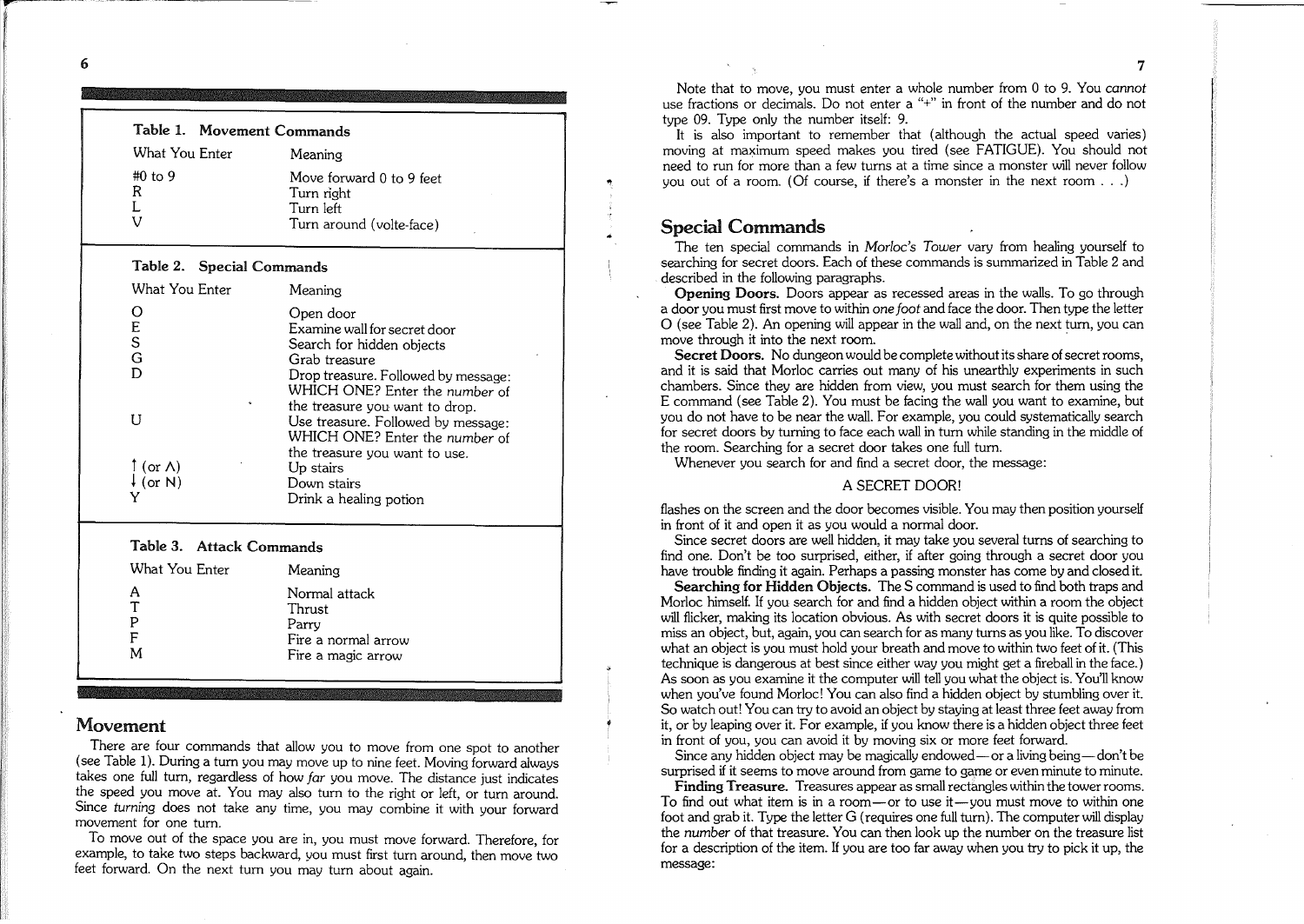#### YOU CAN'T

will flash on the screen. Move closer and try again.

--------- ---

Some of the treasures *will not* function at all *until* activated using the U command (see Using Treasure), while others need only be picked up and carried with you. Some of the treasures will help you find Morloc, and *at least* one is designed to *prevent* you from accomplishing your quest.

There is no limit as to how many treasures you may have in your possession at any one time except the weight of the items may cause you to expend additionalfatigue. (See Fatigue.) In the case of swords (if you find one), the computer will automatically exchange your sword for the new one assoon as you pick up the treasure. No further command is required. Once you pick up a new sword, you *cannot* retrieve your original weapon. (This is because magic swords have forceful personalities of their own.)

Dropping Treasure. If you decide you no longer want to carry a particular item, you may drop it at any time. (Of course, if you drop it during combat, the monster gets a free strike at you.) To drop a treasure type the letter D. The computer Will ask: WHICH ONE? You must then enter a *one-digit* number for the treasure you want to drop.

*IMPORTANT:* For treasure numbers 10, 11 and 12, enter the following: For treasure number 10, *hold the SHIFT key down* and type the number O. For treasure number 11, *hold the SHIFT key down* and type the number 1. For treasure number 12, *hold the SHIFT key down* and type the number 2. For all other treasures type the appropriate number normally. Do not use the SHIFT key for treasures 1 through 9.

If you try to drop a treasure you do not have, the message:

#### YOU CAN'T

will flash on the screen.

There can be only one treasure *not in your possession* left in a room at one time. If you attempt, for example, to drop treasure number 3 and then treasure number 7, both in the same room, treasure number 7 will disappear into the Twilight Zone or fourth dimension and be lost until you reload the data file. This is also true if you drop a treasure in a room already containing one.

Using Treasure. As mentioned in the section on finding treasures, some of the items must be activated to be of any use. To tryout a treasure, type the letter U. The computer will then ask: WHICH ONE? Enter the *one-digit* number of the treasure. (Again, this requires a full turn.)

*IMPORTANT:* For treasure numbers 10, 11 or 12, *hold the SHIFT key down* and type the number 0, 1 or 2, as appropriate. The most obvious function is then performed automatically. No further command is required. For example, when the horn is used, it is blown. When trying the fist-sized egg with the button on top, . the button is pushed, etc. After you have entered the treasure number the computer will tell you what happened when you used it. If the use of an item has *no apparent effect,* the message: *WPORTANT:* For treasure numbers 10, 11 or 12, *hold the SHIFT key down* and type the number 0, 1 or 2, as appropriate. The most obvious function is then performed automatically. No further command is required. For exam

NOTHING

command to put them on. As soon as you have grabbed one you can assume you are wearing it properly. Likewise, you do not have to enter this command when you want to swing your sword-or any other sword you might find in the tower. Use only the attack commands in Table 3. *However,* this does *not* mean that such items have no *other* use.

Some items only work in a very specific situation and, therefore, may *appear* to not function until you are in that situation and have the appropriate treasure with you. Other treasures work *continuously* as long as !hey are in. your possession and may *appear* to have no function when attemptmg to activate them with the U command.

Stairs. Stairs are always located in the bottom right-hand room of each floor in the tower. To go up or down the stairs you need only to be in the room. Use the up arrow (1) (or  $(\wedge)$ ) to go up stairs and the down arrow  $(\downarrow)$  (or  $(N)$ ) to go down stairs. Since there are six floors to the tower, you cannot go any higher than the sixth floor. Likewise, you cannot go down stairs if you are already on the first floor. Rooms with stairs in them are numbered according to the floor that you are currently on. For example, if you are in room 1, you are in the stairwell on the first floor. If you are in room 4, you are in the stairwell on the fourth floor, etc.

Potions. The elixirs in your possession can heal (some of) your wounds. To drink one, type the letter Y. You may drink one at any time, even during combat, although you could not, of course, strike at a monster at the same time. You can rest while you are healing yourself. Depending on the level of difficulty you are playing on (see Levels of Play) you will start each game with a set number of elixirs.

#### Attack Commands

**INSURANCE** 

There are five types of attacks to choose from during a given turn: normal attack, thrust, parry, fire a normal arrow, and fire a magic arrow (see Table 3). As always, none of these commands should be followed with a carriage return.

Attacking with Sword. To attack with sword, you do not have to be facing the monster, but you do have to be close. If you try to attack when you are not within range, the DUNJONMASTER will display the message:

#### TOO FAR TO HIT

and you will instead rest while the monster charges you.

A normal attack is a simple swing of the sword, whereas a thrust is an all out attack. A thrust increases your chances to hit and damage the monster, but it also makes it easier for the monster to hit you. A thrust also costs substantially more in fatigue. For a normal attack, type the letter A; for a thrust, type T.

A parry helps shield you against the monster's attack while conserving fatigue, but it makes it more difficult for you to hit the monster. A parry is executed using the P command.

Attacking with Bow. When attacking with a bow, you must be facing the monster (and the further away the better, since he cannot hurt you unless he is within the melee distance). If you try to fire an arrow while the monster is within striking range of you, it becomes much easier for the monster to hit you (you cannot fend off his attack).

Both normal and magic arrows are good long range weapons; however, a magic arrow is more likely to hit its target and it does' more damage.

Firing either type of arrow generally allows you to regain spent fatigue.

To fire a normal arrow, type the letter F. To fire a magic arrow (assuming you have one left), type the letter M.

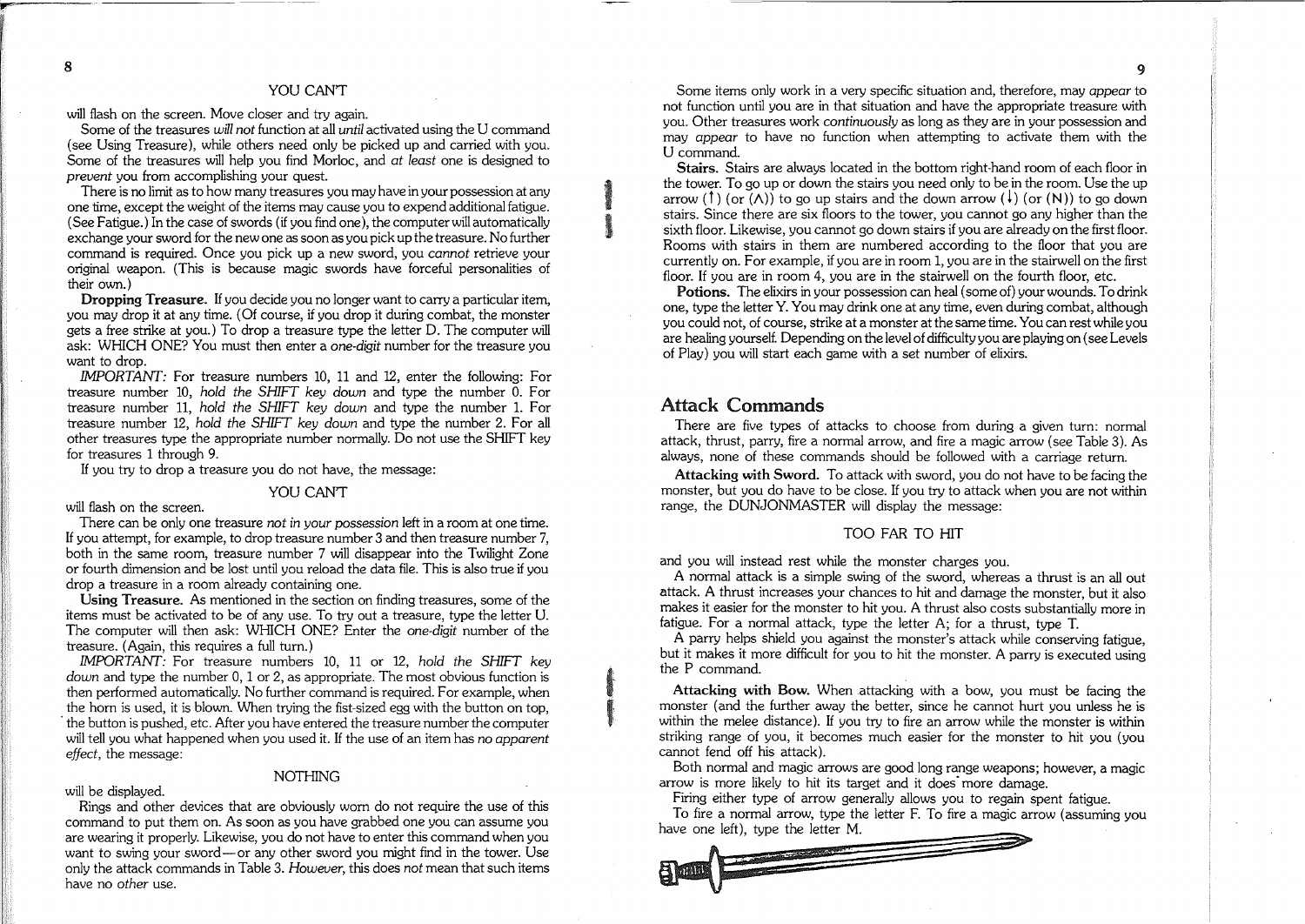## FATIGUE

 $\mathbf{F}$ 

10

#### Expending Fatigue

Your fatigue rating simply determines how much energy you have at any given time. Exceptional exertion results in spent fatigue. Walking normally and firing arrows generally allow you to regain fatigue. Activities such as running, fighting, and carrying heavy loads all cost varying amounts of energy.

The amount of energy you expend for any activity is also affected by the wounds you have taken. The more wounded you are, the more it costs you in fatigue to

perform an activity.<br>If you use up more fatigue than you have (if a negative number is displayed for FATIGUE), you fall on the floor and pant. You will not be allowed to attack or move until you have recovered (that is, until a positive number is displayed).

The DUNJONMASTER keeps track of and displays for you the amount of energy you have left. Therefore, if the display reads:

#### FATIGUE: 100%

you have all of your energy available.

#### Regaining Spent Fatigue

While you cannot accumulate more energy than you started with, you can regain previously spent energy in a variety of ways. The fastest· way is to stop your movement altogether, but this may be dangerous. You can also regain it while firing an arrow or simply walking more slowly. Executing any of the special commands also allows you to gain back fatigue. Each time you rest, however, you have a chance of meeting a wandering monster.

## WOUNDS

Any time a monster attacks you, there is a chance that it will penetrate your armor and wound you. The computer keeps track of and displays how much damage you have taken on a percentage basis. The number displayed next to WOUNDS is always the percentage that you have left. For example, if the display reads:

#### WOUNDS: 90%

you are still relatively healthy, because only 10% of you has been wounded.

You may heal yourself at any time by drinking your elixir (see Potions). You can continue to function normally until you reach 0% or less (except that your fatigue expenditure increases). At that point you are dead, and your venture into the tower is over.

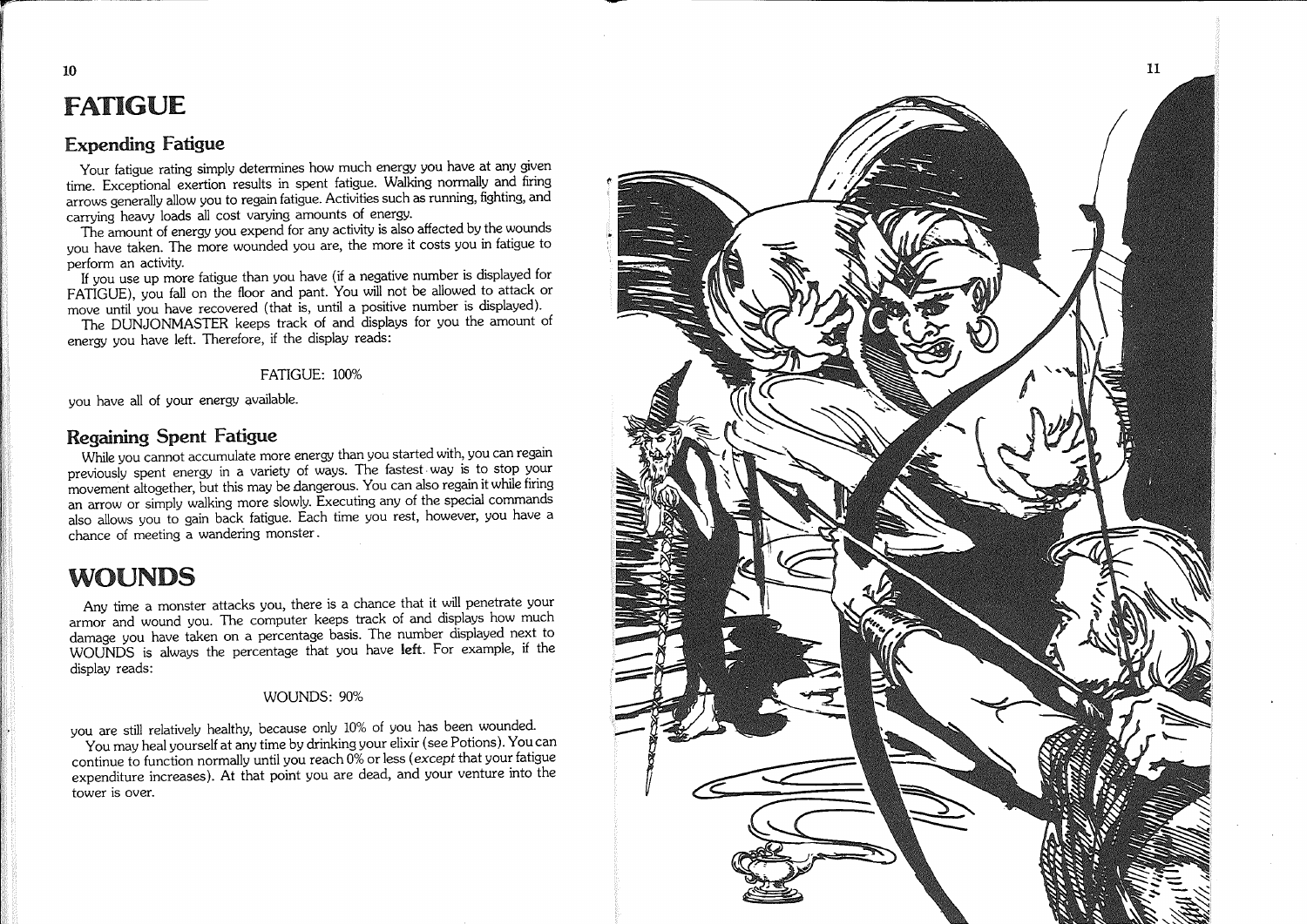## The Adventures of Brian Hammerhand

It began as an orange shimmering in the air, like a mirage glimpsed in the desert. A moment later the fireball was a miniature sun, painful to look upon and hot as the fires of hell.

The adventurer, Brian, called Hammerhand, recoiled involuntarily, his hand rising to his eyes to shield them from the searing dazzle. "Geb's Beard!" quoth he.

An instant later there was naught left of what had been a sandal-maker's shop but a persistent spot in Brian's eye and a blackened circle on the ground. The sun-baked brick of the shop next door, a weaver's, could not burn, but through one crumbled wall he could see an old man with singed beard mechanically beating out a small fire with a faded blanket

There was no general outcry, and, indeed, the few on the streets passed by with no more than a furtive glance. Puzzled, Brian stood athwart the path of the third passer-by. "Does this happen often?" he demanded.

Eying the bulk of the adventurer, the man halted. "Twice or thrice a day, since the last full moon."

"What's the cause?"

"Morloc the Mad," offered the fellow promptly, nodding in the direction of a tall, solitary structure on a hill overlooking the walls of Hagedorn. "A wizard," he added, as if this explained matters.

"A wizard warring on weavers and sandal-makers?" repeated Brian dubiously. While magi were a strange and unpredictable lot, in Brian's experience they were loathe to leave their arcane researches and rarely bothered (or could be bothered with) mere townsfolk.

"'Tis hardly a thing to be wondered at, when a man keeps the company of demons and spirits best left alone."

"Demons?" said Brian, glancing about uneasily.

"Well, unnatural beasts and creaturesinhuman, at the least," the fellow conceded. "Even a salamander, they say."

"A salamander?" said Brian, his bafflement showing.

"Have you not more wit than an echo?" cried the oldster, with the reckless rudeness of age. "Not the natural sort, of course-a creature of fire in the form of a lizard. Treacherous as snakes, they are, and servants of none, whatever's said, though," he added reflectively, "they do say it was one of his own fireballs, out of control, that burned Morloc, body and soul, beyond healing. He's quite mad now, certes. In a fortnight there won't be a building left in Hagedorn save his tower."

"Methinks someone should acquaint this mad wizard with the benefits of cold steel."

The townsman nodded agreeably. "No doubt the elders would be pleased to have you do so."

"Me?"

"Why else are you come to Hagedorn?"

As Brian sought an answer to the question he had asked of himself since first he passed through the ruined gates of the pockmarked town, the oldster edged around him and continued on his way. "Wait!" called Brian belatedly. "Where are these ... elders?"

"Oh, you'll find them easily enough, if they don't find you. Look for the tallest building in town-if it's still standing when you get there."

From his welcome by the town elders, Brian might well have been a visiting prince. The dust of the road was wiped from his worn boots and shaken from his cloak. and he was served-by what must surely have been the comeliest wench in Hagedorn-from a ewer of truly excellent wine and a platter heaped with meats, cheese, grapes, and figs. So great was their haste, however, that Brian must swallow a repetition of the townsman's tale with his first mouthfuL

Around a leg of turkey, he mumbled in response, "Yon tower's tall but of no great width. If there's but a single staircase, it should be easy enough to hunt him down within."

"Not so easy as you think," said the chief of the elders, one Agelar, whose daughter Imelda was keeping Brian's flagon filled. "Though stairs there be Morloc has little need of them. He appears and disappears at will and, when threatened, can wish himself out of reach or elsewhere in the tower."

"That will certainly make it more difficult," Brian commented blandly.

"Nor is that the extent of the difficulties," continued Agelar. "Morloc wears a wondrous cloak which, when enfolded about him, conceals him from sight of all but the keenest eye. He commands the fire that burns the soul, and, although all of his human servants have fled, the tower is guarded by clever traps, ravenous beasts and magical servitors, some of which cannot, we fear, be harmed by ordinary weapons."

Brian rose hastily. "My thanks for the meal, but I have recalled an urgent appointment elsewhere."

''But if you abandon us, Hagedorn is surely doomed."

"A great pity, but if I do not, I am surely doomed." He ignored the look ofreproach from the fair Imelda.

"We will pay you 5000 gold pieces."

"Not for - . Gold?" He resumed his seat abruptly. "As I was saying, it would be the gods' own' shame if everything in Hagedorn were destroyed," he said, none-toocovertly eying the fairest item therein, who seemed well pleased with his change of heart.

Agelar sprang to his feet, clapping his-hands together. 'We will give you what aid we can, but you must prepare to leave at once."

"But I have scarcely begun eating," complained the reluctant hero.

"That cannot be helped. Morloc has sworn to level the city by the rise of the new moon."

"That's tonight!"

"Yes, and none of us shall see another sunrise if you fail."

Nonetheless, Brian used the few moments before the servantsreappeared to good advantage. If he, too, were destined never to see another sunrise, he would meet his fate with a full belly.

The first item brought in was a full suit of black adamantine plate, inlaid with what seemed to be brass. It looked heavy and was. Hefting the thick breastplate Brian shook his head. "I'd as lief carry a horse on my back."

Agelar's smile was grim. ''Your horse might prefer it, also, but the guardians of the tower would chew through that mail you wear like so many rags. That is not brass but enchanted aurichalcum, which will give you some protection, however slight, against even magical fire."

"Much good may it do me if I'm too tired from lugging it around to swing a sword," grumbled Brian, unmollified.

"It will be light enough if you do not try to carry off everything that happens to catch your eye," replied Agelar with some asperity.

12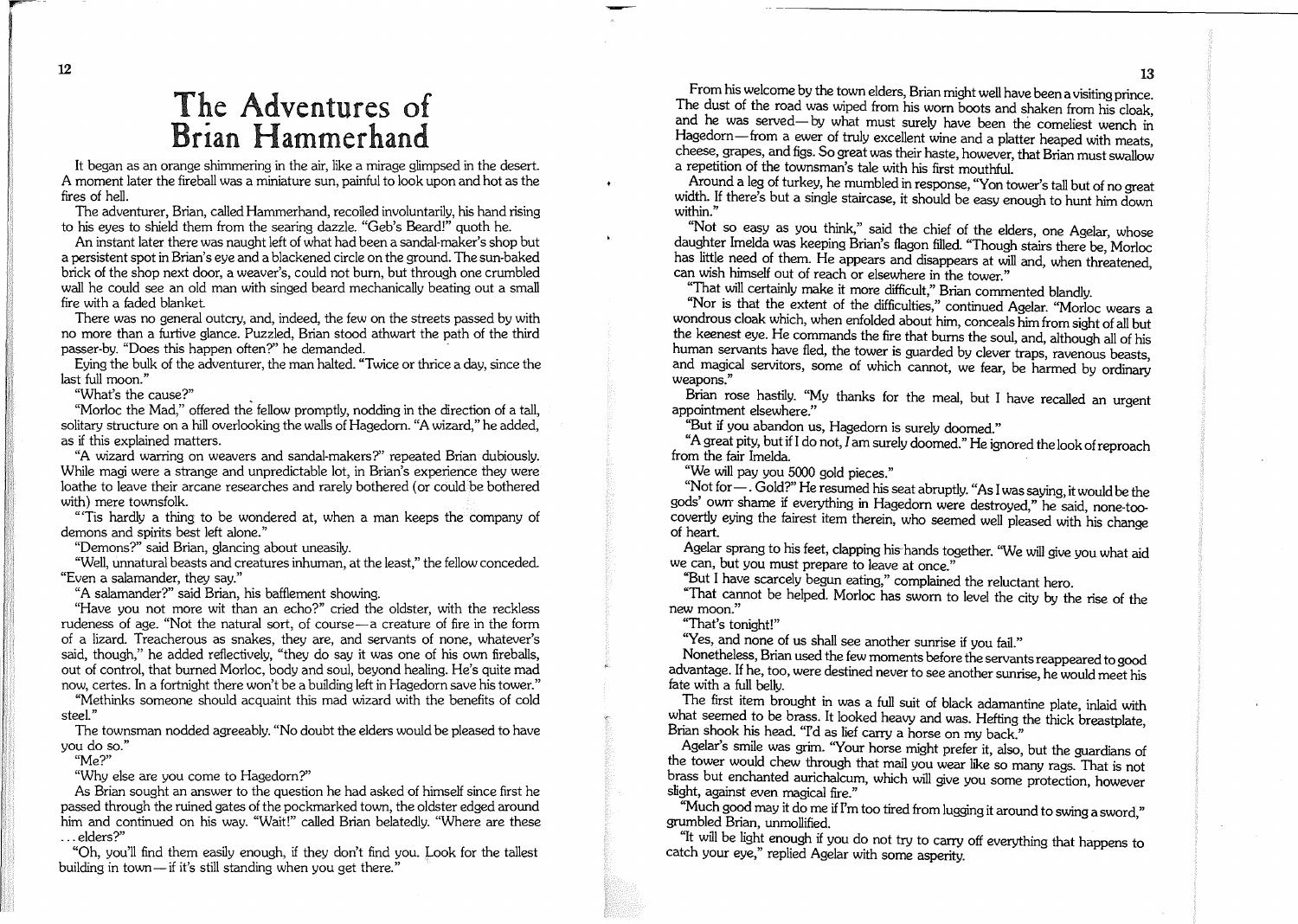$14$  14  $LClCl = \lambda LClCl$ 

Reluctantly, Brian shed his accustomed armor and allowed himself to be helped into the heavier plate. "What of those?" he asked, of a set of stoppered flasks.

"Healing potions."

Brian's initial, pleased reaction did not last past a moment's reflection. To have need of so many healing potions, it were a dangerous venture indeed. He glanced again at the fair Imelda and looked back at Agelar glumly. "Nor this armor nor these elixirs will slay you a wizard."

"Despite his powers, Morloc is as mortal as we here. If he stays to fight you, he can be slain like any man, though his cloak makes it hard to strike a true blow. Against those of his servants who may be proof against your other weapons, however, we can only offer this potent arrow. Do you use it well."

"I'd rather a sword," replied Brian ungratefully. "Mine has served me long, but it's no more than ordinary steel."

"Alas, we had such a weapon, embued with an enchantment to alert its bearer when Morloc was near, but it was taken from us to the tower. Belike you may find it there."

"And if not?"

"Then you must look for aid elsewhere. In prior days, those who sought to slay the wizard brought rings and charms to aid and protect them. Some may remain, and there are known to be devices of power within Morloc's tower. Of these both, some may be worthless or beyond your use; others, certes, may harm the unwary, but in unforeseen ways, mayhap, many will help, if you can but find them. One such, of immense power but form unknown to us, wasfashioned of old by a rival- not to kill but to trap and confine Morloc forever. This would be as big a boon as aught we could give you."

"The wizard would be mad, indeed, to keep such things as must be a threat to him. Would he not rather destroy them all?"

"It is not so easy to destroy ensorcelled objects as you suppose," counseled Agelar. "Mayhap he has use for some or hopes to turn them to his purposes. Too, it is said that against the ancient artifact Morloc made a counterdevice, which it amuses him to keep about the tower in innocent-seeming form, there to tempt his foes to their later dismay. Nor would it require more than the simplest of protective spells to alert the tower's guardian spirits if the sword were disturbed. And what better place to keep one's bane than under certain guard and watchful eye?"

So it was that Brian Hammerhand stood before the tower of Morloc the Mad, the weight of the strange armor heavy upon him, the light of the afternoon sun hot upon his back. Tall and square was the tower, its walls blank and grimly forbidding. Grim, too, was the pile of bones near the base. Once human, perhaps, they were crushed and broken now, bare and dry.

His gaze shifted back to the massive double doors which opened onto the central courtyard. Through those doors and to the right was a broad staircase ascending all the way to the topmost floor, six stories up. Elsewhere on the ground floor he had been told, lay what remained of stables, kennels, and stores. Above was the great hall, and above that the kitchens and such. The fourth floor had been servants' quarters-and might still be, though none human remained. The fifth floor held the wizard's personal chambers, though few had been past the anteroom there, while 'twas said the top level was devoted to arcane researches and strange experiments.

He shrugged. Morloc might be anywhere within, but he would not be found by staring at the tower from without. The meeting was set, and tingle in his veins bespoke the appointed hour.

Ware, *wizard,* he thought. Heaving open the massy doors, he drew sword and strode within the dark and silent courtyard.

## The Tower

 $59,493$ 

The stairways comprise Rooms 1-6. With the exception of the ground floor, which has been assigned the next several room numbers, rooms with odd numbers are on Floors 1, 3, and 5, and rooms with even numbers are on Floors 2, 4, and 6. The higher the number, the higher the floor on which the room is located.

## THE TREASURES

#### A gold ring. 1.

On an otherwise empty shelf sits a small pyramid with a dull black base and softly glowing blue sides. 2.

- In the center of a shelf thick with dust sits a polished circlet of gold adorned with two large diamonds. 3.
- A brass ring. 4.
- A statuette of a lovely nymph. It has the weight and appearance of pure gold. 5.

On one of a senes of shelves cluttered with mysterious devices sits a black metal egg the size of your fist. It is covered with runes and has <sup>a</sup> button on the top. 6.

- <u>ି 7.</u> A large boxlike device. Most of one face is opaque glass; belowthis are several knobs.
- A copper ring.  $-8.$
- On the floor underneath a bench is an amulet with a broken leather thong. It is a tiny leather pouch filled with foul-smelling herbs and unidentifable substances.  $\pm 9.$
- 10. On the wall hangs a sword with a gleaming silver blade. It is finely wrought and perfectly balanced.
- 11. A worn brass amulet.
- 12. This appears to be an ordinary hunting hom

## THE GUARDIANS OF THE TOWER

The guardians of the tower are many and varied. Some may, for various reasons be able to attack more than once in the time it takes you to swing your sword; these may be among the most dangerous.

Some of the suits of armor strategically located throughout the tower will spring to magically animated life, attacking with great two-handed swords any intruder who comes too near. Wolfhounds are common but are not so powerful as their cousins the dire wolves. Vampire bats are hard to hit because of their small size and rapid. elusive movements. Ogres are big, slow, dull-witted, ugly-and strong. There are two vaneties of golem (a manlike servant magically endowed with life) in the tower: a small creature with four arms (the most common sort) and a much larger, stronger one resembling Dr. Frankenstein's creation. The creeping crud is a mindless organism resembling a giant amoeba; its touch is corrosive, and, being only half alive, it is not easy to kill. The fire elemental (the living essence of one of the four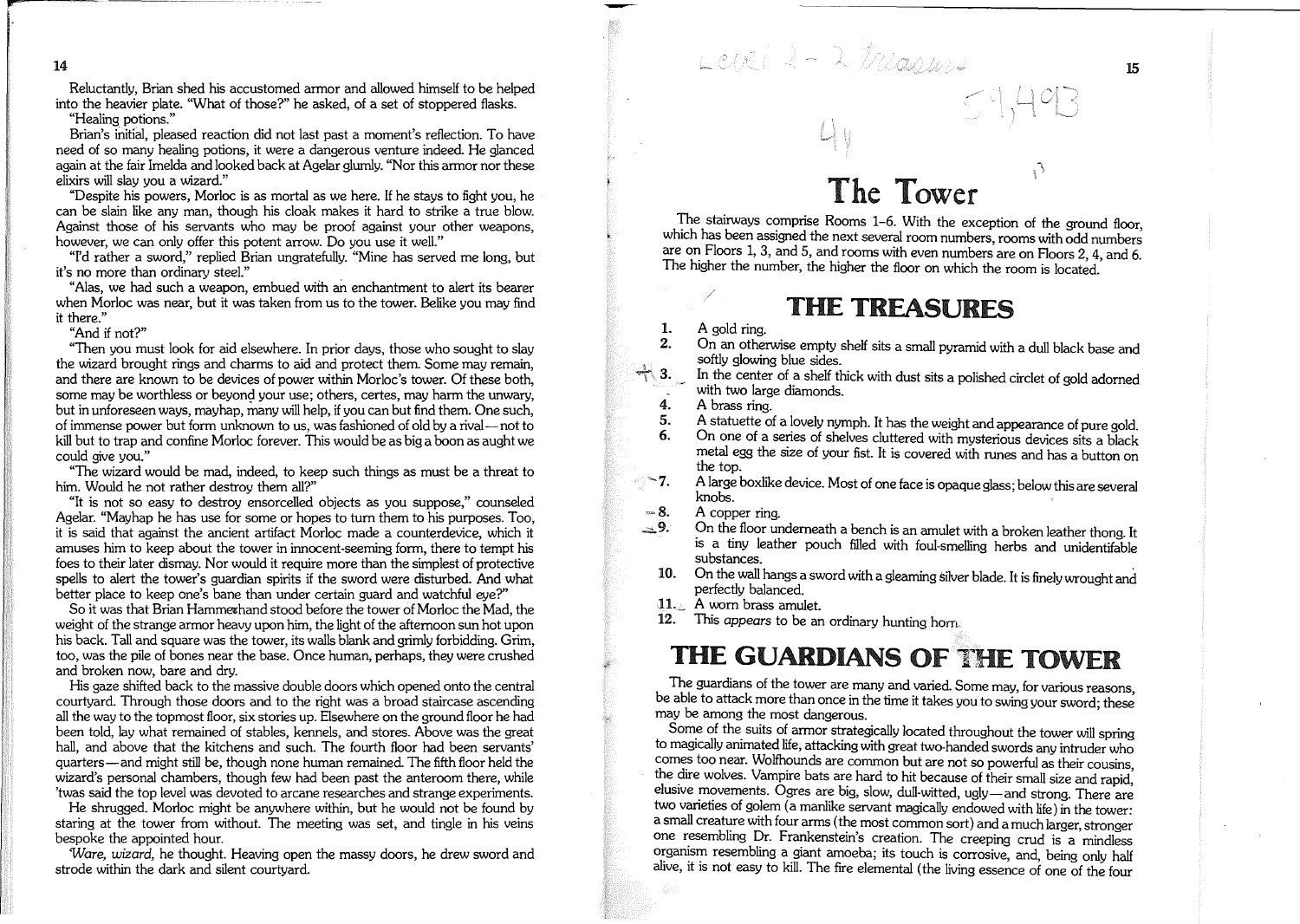16

ancient elements) is a magical being that appears as a giant ball offlame. No human can long endure its fiery touch. The salamander is a small, free-willed fire elemental whose corporeal form is a lizard, burning; when threatened, it hurls fireballs with deadly accuracy. The genie is Morloc's personal bodyguard and only appears to protect its master in a room in which the wizard is hiding.

### **HINTS**

Not all the treasures are magic; not all are helpful; not all are valuable.

There may be more than one example ofa single treasure type; there may be more than one treasure with the same function. In such cases, the effects may (or may not) be cumulative.

To avoid attack when discovered, Morloc may teleport around the room or out of it entirely. Since he can move about in the tower, he cannot always be found in the same room. There are some rooms, however, that Morloc never enters.

There is no one best way to attack. If you insist on fighting the creeping crud, the best method is to fill it full of arrows from a safe distance. This may not always be possible, of course, and is less effective against monsters with armor or thick hides (the golems, for example). Parrying offers similar advantages and disadvantages: except as a method of regaining energy lost through fatigue, it's utterly ineffective against a target as elusive as a vampire bat. Thrusting makes it easier for you to hit *and damage* agile or armored foes, but the fatigue cost (particularly if you are wounded and/or heavily laden with treasure) may be dramatic. Since it also makes you easier to hit, thrusting can also be dangerous against monsters with particularly powerful (the larger golems, the ogres, the animated suits of armor) or multiple (the genie, the creeping crud) attacks. In some such cases, a simple "attack" may be a good compromise. Magic weapons are potent, but it may be best to save magic arrows for those creatures which can be slain only by magic (the genie and the fire elemental). Finally, sometimes the best tactic is to avoid fighting (one way or another).

There is a device which will prevent Morloc from leaving whatever room it is in. There is a second device whose sole function is to counter the effects of the first.

One (or more) treasure(s) grant the wearer/bearer some protection from fire and fireballs.

"Not all that glitters is gold"

"Some swords have two edges."

(If after further play you are feeling lost and frustrated, consult the LAST RESORT section.)

#### LAST RESORT (These are the answers.)

**(0)** I De other Treasures are of no practical value.

@ The horn is a simple hunting horn; it has not nagicals lettects, but bornding it will probably wake up any monsters nearby.  $\overline{6}$  The copper ring(s) gradually and automatically heals your wounds.

(.**"osn" JO uOg'2I\!l'J12 8u!l!11baJ ln0l{l!M 'fiU'2:>!+'2WOlne S!t{l op**

 $\Omega$  The brass ring and anniet both provide limited protection from fire attacks by Morloc, monsters, and traps. (They ext. Aouo pasn aq Ajuo Aeuu 11) 'wood ay uu (saasuow 6upnpu) auoAdaha

Of The black egg is a magical incendiary grenade that, it exploded, will cause a significant strature in the damage to ladessa of presiw and

 $(5)$  When in the same room as the pyramid, the diamond-shudded circlet (tiara) negates the effects of the purant (allowing **·U! S! +! l2llJ. WOOl nue** 5u~l2aI **WOl} :,oIJOW SlU31\3Jd p!llmllid anrq SU!MOIfi 3llI. CD**

**':>0lloW se WOOl awes a41 U! S! laleaq**

46 Besides aiding the model of the magic sword glows whenever Morloc is in an adjoining room and flares whenever the

 $\odot$  The TV-like device can be used to tell you Morloc's location at that moment.

 $\Omega$  These is a secter door in the top (norm) wall of troom a (the top lioor staircase).

 $\mathbb O$  Although Morloc can appear in about half the rooms in the tower, he is most often found on the 5th or 6th floor.

 $3 -$